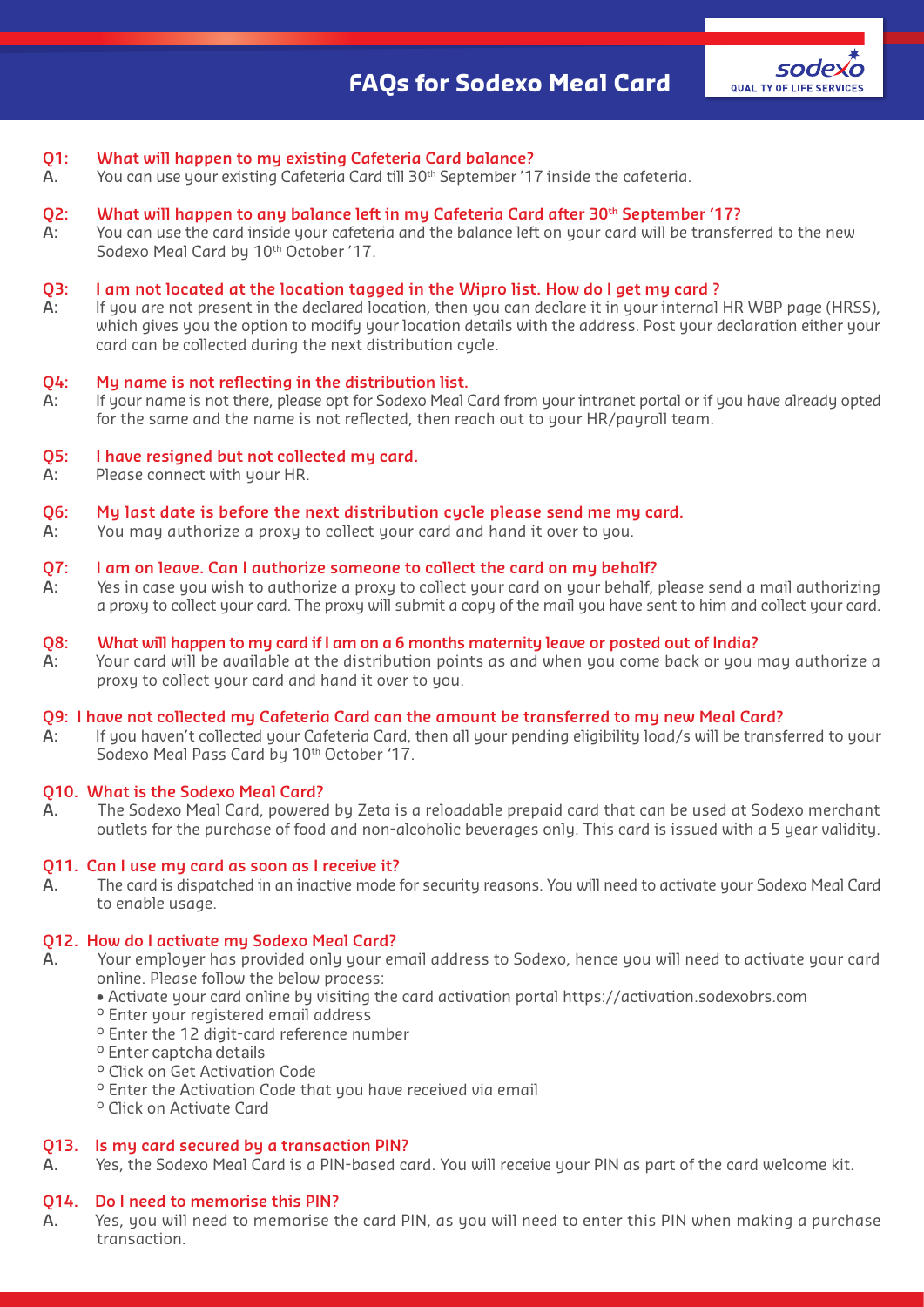# **FAQs for Sodexo Meal Card**

# **Q15. Will I receive SMS alerts for my purchase and load transactions?**

**A.** Yes, Sodexo does send SMS alerts for purchase and load transactions. To receive transaction alerts, you must register your mobile number with Sodexo. You must do this at the time of card activation. Once your card is activated Sodexo's activation portal will prompt you to update your mobile number. Please provide the same to help us serve you better.

#### **Q16. What are the charges for the Sodexo Meal Card?**

**A.** There are no charges applicable on purchase transactions. Please refer to the welcome letter for other charges that are applicable to your card.

## **Q17. What can I purchase using my Sodexo Meal Card?**

**A.** The Sodexo Meal Card can be used to purchase food and non-alcoholic beverages at Sodexo merchant outlets.

#### **Q18. Can I use my Sodexo Meal Card for online purchases?**

**A.** Online purchases with food merchants is being enabled very soon.

#### **Q19. Where can I get a list of outlets that accept the Sodexo Meal Card?**

- **A.** You can visit our corporate website www.sodexobenefitsindia.com to access the Sodexo Merchant Web directory
	- Alternatively, you can download the Zeta app to search for affiliated merchants and avail of exciting offers, make payments, manage your card, view real-time in-app notifications and much more.

#### **Q20. Can I withdraw cash using my Sodexo Meal Card?**

**A.** The Sodexo Meal Card can only be swiped on POS Terminals at Sodexo's merchant outlets. These cards are not enabled at any Bank ATM and no cash withdrawal is possible.

## **Q21. What is KYC registration?**

- **A.** RBI guidelines specify capturing and validating consumer information for certain value issued on prepaid cards.
	- a) If, the value on the card is less than the \*minimum KYC limit prescribed by RBI; minimum consumer information is mandated. This is already provided by your company and the cardholder need not provide any additional information.
	- b) When, the value on the card is greater than the prescribed limit the Cardholder will need to complete the KYC process
	- c) Post KYC registration the card value can reach a maximum of ₹1,00,000.
	- \*Note: The current minimum KYC limit prescribed by RBI is ₹20,000 and is subject to change as mandated by RBI

# **Q22. What documents do I need to submit for KYC registration?**

**A.** You need to submit the documents for proof of identity and proof of address.

- For Proof of identity you can upload any one of the following documents:
- a) Aadhaar Card; Driving License; Passport; Voter ID.
- b) Please note that the name on document uploaded should match the name of the cardholder.
- c) The file size of documents uploaded should not exceed 1MB and should be in .png, .jpeg or .pdf formats.
- For Proof of address you can upload any one of the following documents:
- a) Aadhaar Card; Driving License; Passport; Voter ID.
- b) Please note that the name on document uploaded should match the name of the cardholder.
- c) The file size of documents uploaded should not exceed 1MB and should be in.png, .jpeg or .pdf formats.

# **Q23. Is it mandatory to register my details online?**

- **A.** Once you activate your Sodexo Meal Card, you may download the Zeta mobile app and log-in to the app using your official email address. You can also do the same by logging onto the Cardholder Portal (https://www.sodexobenefitsindia.com/users/#manage-card). Doing so will enable us to service you better. Once logged-in to the app or Cardholder portal you can:
	- View card details
	- Check card balance
	- View transaction history
	- Change transaction PIN
	- Block and unblock card